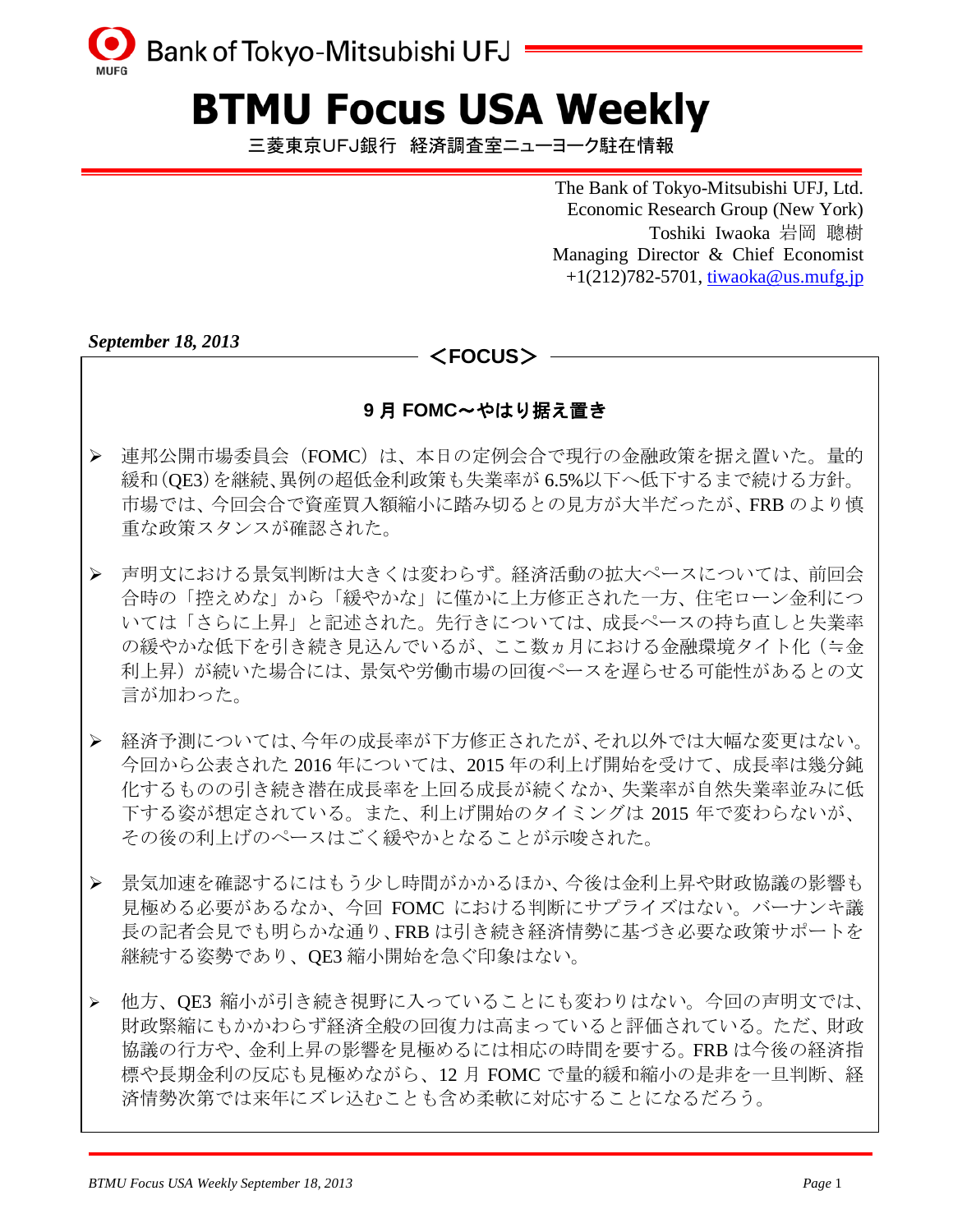# <**FOCUS**> **9** 月 **FOMC**~やはり据え置き

### 現状維持

連邦公開市場委員会(FOMC)は、本日の定例会合で現行の金融政策を据え置いた。MBS 及び国債買入(各々月 400 億ドル、450 億ドル)を継続、異例の超低金利政策も失業率が 6.5% 以下へ低下するまで続ける方針。金融市場では、今回会合で資産買入額の縮小に踏み切るとの 見方が大半だったが、FRB のより慎重な政策スタンスが確認された。

採決は、前回 7 月会合同様、カンザスシティ連銀のジョージ総裁が、長期かつ高度の金融緩 和は将来の経済・金融不均衡リスクを高めており、インフレ期待を高める可能性もあるとし反 対した。

# 景気判断は僅かに上方修正、住宅ローン金利上昇を懸念

声明文における景気判断は大きくは変わらなかった。経済活動の拡大ペースについては、前 回 7 月会合時の「控えめな(modest)」から、「緩やかな(moderate)」に僅かに上方修正さ れた一方で、住宅ローン金利の上昇については、前月の「幾分(somewhat)」から、「さら に上昇(risen further)」と記述された。インフレに関する評価は「長期目標を下回っているが、 長期のインフレ期待は安定」で不変。

先行きについては、経済成長の持ち直しと失業率の緩やかな低下を引き続き見込んでおり、 下振れリスクは軽減したとの見方を維持した一方、「ここ数ヵ月における金融環境のタイト化 (≒金利上昇)が続いた場合には、景気や労働市場の回復ペースを遅らせる可能性がある」 との記述が加えられた。

# 経済予測:今年の成長率を下方修正、インフレ見通しは改善

経済予測については(下表)、今年の成長率が下方修正されたのが目立つが、失業率の修正 は小幅にとどまった。一方、今年のインフレ率については、上方修正されており、低インフレ に対する懸念は幾分緩和したことを示す内容となっている。

今回から公表された 2016 年については、2015 年の利上げ開始を受けて、成長率は幾分鈍化 するものの引き続き潜在成長率を上回る成長が確保されるなか、失業率は 5.4%~5.9%と、ほ ぼ自然失業率並みまで低下する姿が想定されている。

| FUMUによる確消ア測 |         |      |                                                         |      |                                                   |                                           |          |                                 |                                                                                                              |        |             |
|-------------|---------|------|---------------------------------------------------------|------|---------------------------------------------------|-------------------------------------------|----------|---------------------------------|--------------------------------------------------------------------------------------------------------------|--------|-------------|
|             |         | 中心傾向 |                                                         |      |                                                   |                                           | 全員の予測レンジ |                                 |                                                                                                              |        |             |
| (% )        |         | 2013 | 2014                                                    | 2015 | 2016                                              | 中長期                                       | 2013     | 2014                            | 2015                                                                                                         | 2016   | 中長期         |
| 実質GDP成長率    | 前回 (6月) |      | $2.3 - 2.6$ 3.0 - 3.5 2.9 - 3.6                         |      | $\sim$                                            | $2.3 - 2.5$ 2.0 - 2.6 2.2 - 3.6 2.3 - 3.8 |          |                                 |                                                                                                              |        | $2.0 - 3.0$ |
|             | 今回(9月)  |      |                                                         |      |                                                   |                                           |          |                                 | $2.0 - 2.3$ 2.9 $-3 + 30 - 3.5$ 2.5 $-3.3$ 2.2 $-2.5$ 1.8 $-2.4$ 2.2 $-3.3$ 2.2 $-3.7$ 2.2 $-3.5$ 2.1 $-2.5$ |        |             |
| 失業率         | 前回 (6月) |      | $7.2 - 7.3$ 6.5 - 6.8 5.8 - 6.2                         |      | $\sim 100$                                        | $5.2 - 6.0$ 6.9 - 7.5 6.2 - 6.9 5.7 - 6.4 |          |                                 |                                                                                                              | $\sim$ | $5.0 - 6.0$ |
|             | 今回 (9月) |      |                                                         |      |                                                   |                                           |          |                                 | 17.1 - 7.3 6.4 - 6.8 5.9 - 6.2 5.4 - 5.9 15.2 - 5.8 6.9 - 7.3 6.2 - 6.9 5.3 - 6.3 5.2 - 6.0 5.2 - 6.0        |        |             |
| PCEインフレ率    | 前回 (6月) |      | $\vert 0.8 - 1.2 \vert 1.4 - 2.0 \vert 1.6 - 2.0 \vert$ |      | $\sim$                                            | 2.0                                       |          | $0.8 - 1.5$ 1.4 - 2.0 1.6 - 2.3 |                                                                                                              |        | 2.0         |
|             | 今回 (9月) |      |                                                         |      | $1.1 - 1.2$ $\lambda$ 3 - 1.8 1.6 - 2.0 1.7 - 2.0 | 2.0                                       |          |                                 | $1.0 - 1.3$ 1.2 - 2.0 1.4 - 2.3 1.5 - 2.3 2.0                                                                |        |             |
| コアPCEインフレ率  | 前回 (6月) |      | $1.2 - 1.3$ 1.5 - 1.8 1.7 - 2.0                         |      | $\blacksquare$                                    |                                           |          | $1.1 - 1.5$ 1.5 - 2.0 1.7 - 2.3 |                                                                                                              |        |             |
|             | 今回 (9月) |      | $1.2 - 1.3$ 1.5 - 1.7 1.7 - 2.0 1.9 - 2.0               |      |                                                   |                                           |          |                                 | $1.2 - 1.4$ 1.4 - 2.0 1.6 - 2.3 1.7 - 2.3                                                                    |        |             |

(注)中心傾向は上下其々三つの予測値を除いたもの。GDPとインフレ率は第4四半期の前年同期比。失業率は各年第4四半期平均値。

(資料)FOMC資料より三菱東京UFJ銀行経済調査室作成

 $F(0,10) = 1.747 + 7.9$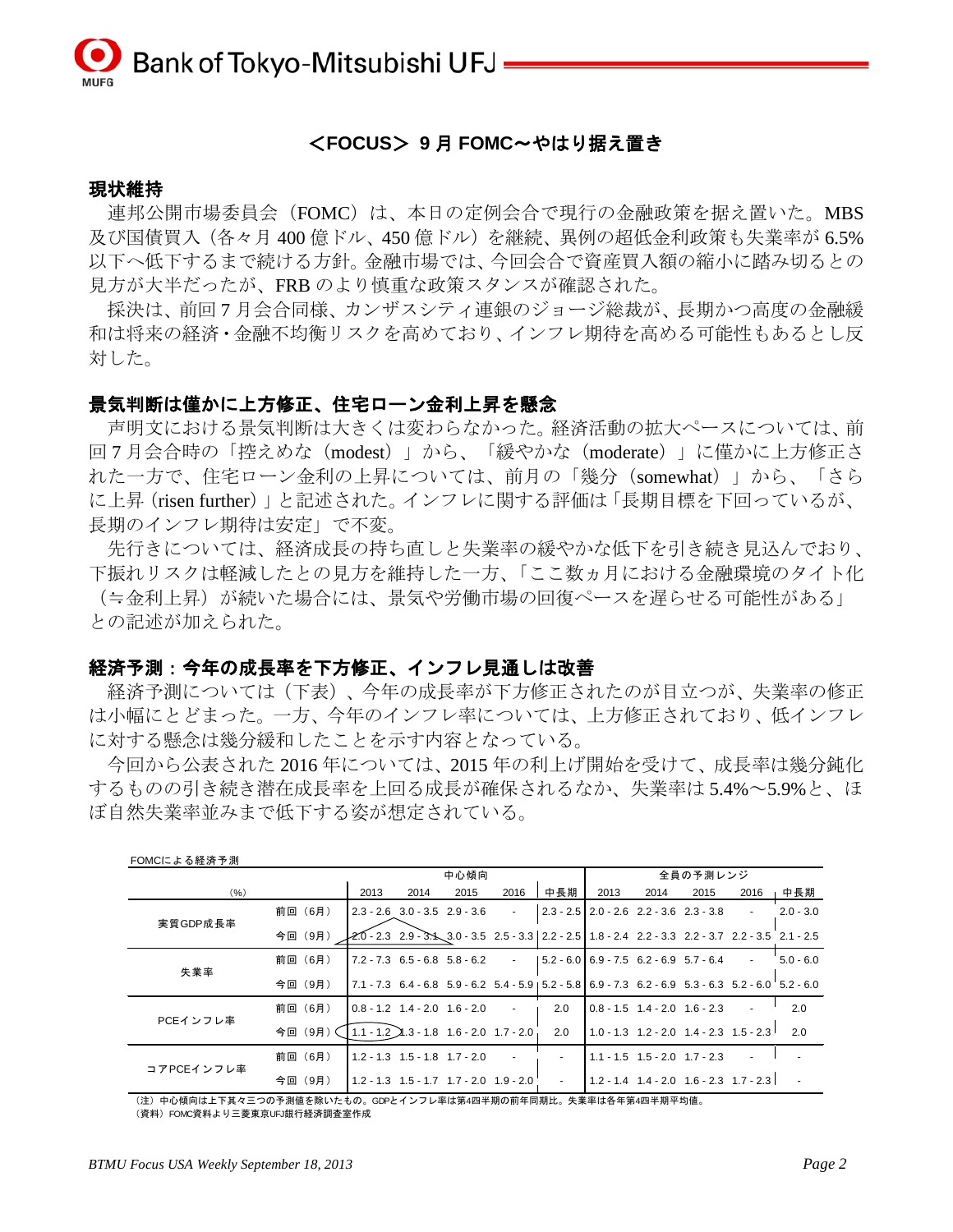# Bank of Tokyo-Mitsubishi UFJ

# 利上げ開始は **2015** 年で不変、その後の利上げペースはゆっくり

適切な利上げ開始のタイミングについては、 FOMC 参加者 17 名のうち、12 名が 2015 年として おり、2015 年の利上げ開始というコンセンサスは あまり変わっていない。

一方、今回公表された 2016 年末の FF 金利につ いては、かなりバラツキが大きいが、最頻値が 1.75%、中央値が 2.0%となっており、利上げのペ ースはごく緩やかとなることが現時点では概ね 想定されている(右図)。

# **QE3** 縮小は引き続き慎重に判断

これまで当レポートで指摘してきた通り、経済 指標面からは、景気加速を確認するにはもう少し



時間がかかるほか、今後は金利上昇や財政協議混乱の影響も見極める必要がある。したがって、 本日のFOMCにおける現状維持の判断にサプライズは無い<sup>[1](#page-2-0)</sup>。

バーナンキ議長の記者会見でも明らかな通り、FRB は引き続き経済情勢判断に基づき必要 な政策サポートを継続する姿勢であり、QE3 縮小を急ぐ印象はない。市場では今回 FOMC で 買入額が縮小されるとの見方が大半だったが、今回の決定は、①FRB の慎重な(ハト派的) な政策運営スタンス、②政策判断が市場の予測に影響されることはないこと、③バーナンキ議 長が自らの任期を踏まえた判断はしないこと、を再確認するものだったと言えるだろう。

# 縮小開始時期は **12** 月か来年初

他方、今後の経済情勢次第(成長率・労働市場・インフレ)ではあるが、QE3 の縮小が引 き続き視野に入っていることにも変わりはない。今回の声明文では、財政緊縮にもかかわらず 経済全般の回復力は高まっていると評価されている。問題は、財政協議の行方や、今回明らか になった通り、金利上昇の影響を見極めるには相応の時間を要するとみられることである。

財政政策については、債務上限問題が 10 月(あるいは 11 月)にかけて山場を迎えるなか、 これまでの財政協議の混乱を踏まえると、10 月末の FOMC までに不透明感が払拭されること はやや期待し難い。一方、住宅ローン金利上昇の影響については、足元から来年初にかけて顕 現化するとみられ、家計のコンフィデンス改善が金利上昇の影響を相殺するのかどうか 12 月 FOMC に判断できるかどうかは微妙なタイミングとなる。今回声明文の後段では、資産買入 は決まった経路にあるわけではないと明記されている(Asset purchases are not on a preset course)。FRB は今後の経済指標や長期金利の反応も見極めながら、12 月の FOMC で量的緩 和縮小の是非を一旦判断、経済情勢次第では来年にズレ込むことも含め柔軟に対応することに なるだろう。

 $<$ FOCUS $>$ 

<span id="page-2-0"></span>*BTMU Focus USA Weekly September 18, 2013 Page 3* 1 <sup>6</sup> <sup>月</sup> <sup>19</sup> 日付 Weekly「<sup>6</sup> <sup>月</sup> FOMC」、<sup>8</sup> <sup>月</sup> <sup>19</sup> 日付 Weekly「<sup>9</sup> <sup>月</sup> QE3 縮小の違和感」等ご参照。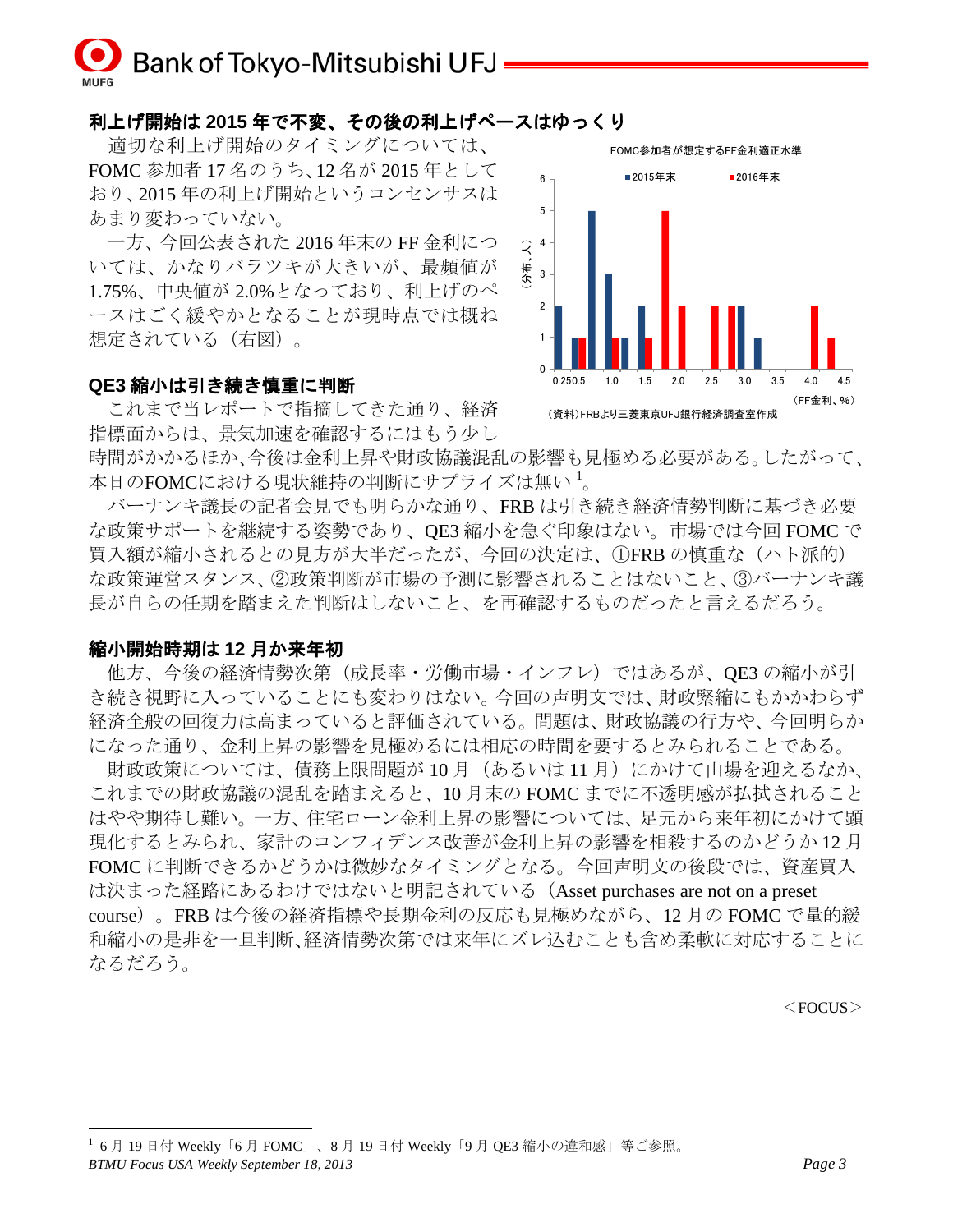

#### FOMC 声明文

#### 前回(7 月 30・31 日) 今回(9 月 17・18 日)

景気・物価の現状判断

Information received since the Federal Open Market Committee met in June suggests that economic activity expanded at a modest pace during the first half of the year. Labor market conditions have shown further improvement in recent months, on balance, but the unemployment rate remains elevated. Household spending and business fixed investment advanced, and the housing sector has been strengthening, but mortgage rates have risen somewhat and fiscal policy is restraining economic growth. Partly reflecting transitory influences, inflation has been running below the Committee's longer-run objective, but longer-term inflation expectations have remained stable.

#### 景気・物価の見通し

Consistent with its statutory mandate, the Committee seeks to foster maximum employment and price stability. The Committee expects that, with appropriate policy accommodation, economic growth will pick up from its recent pace and the unemployment rate will gradually decline toward levels the Committee judges consistent with its dual mandate. The Committee sees the downside risks to the outlook for the economy and the labor market as having diminished since the fall. The Committee recognizes that inflation persistently below its 2 percent objective could pose risks to economic performance, but it anticipates that inflation will move back toward its objective over the medium term.

#### 金融政策/FF 金利誘導目標

To support a stronger economic recovery and to help ensure that inflation, over time, is at the rate most consistent with its dual mandate, the Committee decided<br>to continue purchasing additional agency to continue purchasing additional agency mortgage-backed securities at a pace of \$40 billion per month and longer-term Treasury securities at a pace of \$45 billion per month. The Committee is maintaining its existing policy of reinvesting principal payments from its holdings of agency debt and agency mortgage-backed securities in agency mortgage-backed securities and of rolling over maturing Treasury securities at auction. Taken together, these actions should maintain downward pressure on longer-term interest rates, support mortgage markets, and help to make broader financial conditions more accommodative.

The Committee will closely monitor incoming information on economic and financial developments in coming months. The Committee will continue its purchases of Treasury and agency mortgage-backed securities, and employ its other policy tools as appropriate, until the

### *BTMU Focus USA Weekly September 18, 2013 Page 4*

#### 景気・物価の現状判断

Information received since the Federal Open Market Committee met in July suggests that economic activity has been expanding at a moderate pace. Some indicators of labor market conditions have shown further improvement in recent months, but the unemployment rate remains elevated. Household spending and business fixed investment advanced, and the housing sector has been strengthening, but mortgage rates have risen further and fiscal policy is restraining economic growth. Apart from fluctuations due to changes in energy prices, inflation has been running below the Committee's longer-run objective, but longer-term inflation expectations have remained stable.

#### 景気・物価の見通し

Consistent with its statutory mandate, the Committee seeks to foster maximum employment and price stability. The Committee expects that, with appropriate policy accommodation, economic growth will pick up from its recent pace and the unemployment rate will gradually decline toward levels the Committee judges consistent with its dual mandate. The Committee sees the downside risks to the outlook for the economy and the labor market as having diminished, on net, since last fall, but the tightening of financial conditions observed in recent months, if sustained, could slow the pace of improvement in the economy and labor market. The Committee recognizes that inflation persistently below its 2 percent objective could pose risks to economic performance, but it anticipates that inflation will move back toward its objective over the medium term.

#### 金融政策/FF 金利誘導目標

Taking into account the extent of federal fiscal retrenchment, the Committee sees the improvement in economic activity and labor market conditions since it began its asset purchase program a year ago as consistent with growing underlying strength in the broader economy.<br>However, the Committee decided to await more evidence that progress will be sustained before adjusting the pace of its purchases. Accordingly, the Committee decided to continue purchasing additional agency mortgage-backed securities at a pace of \$40 billion per month and longer-term Treasury securities at a pace of \$45 billion per month. The Committee is maintaining its existing policy of reinvesting principal payments from its holdings of agency debt and agency mortgage-backed securities in agency mortgage-backed securities and of rolling over maturing Treasury securities at auction. Taken together, these actions should maintain downward pressure on longer-term interest rates, support mortgage markets, and help to make broader financial conditions more accommodative, which in turn should promote a stronger economic recovery and help to ensure that inflation, over time, is at the rate most consistent with the Committee's dual mandate.

The Committee will closely monitor incoming information on economic and financial developments in coming months and will continue its purchases of Treasury and agency mortgage-backed securities, and employ its other policy tools as appropriate, until the outlook for the labor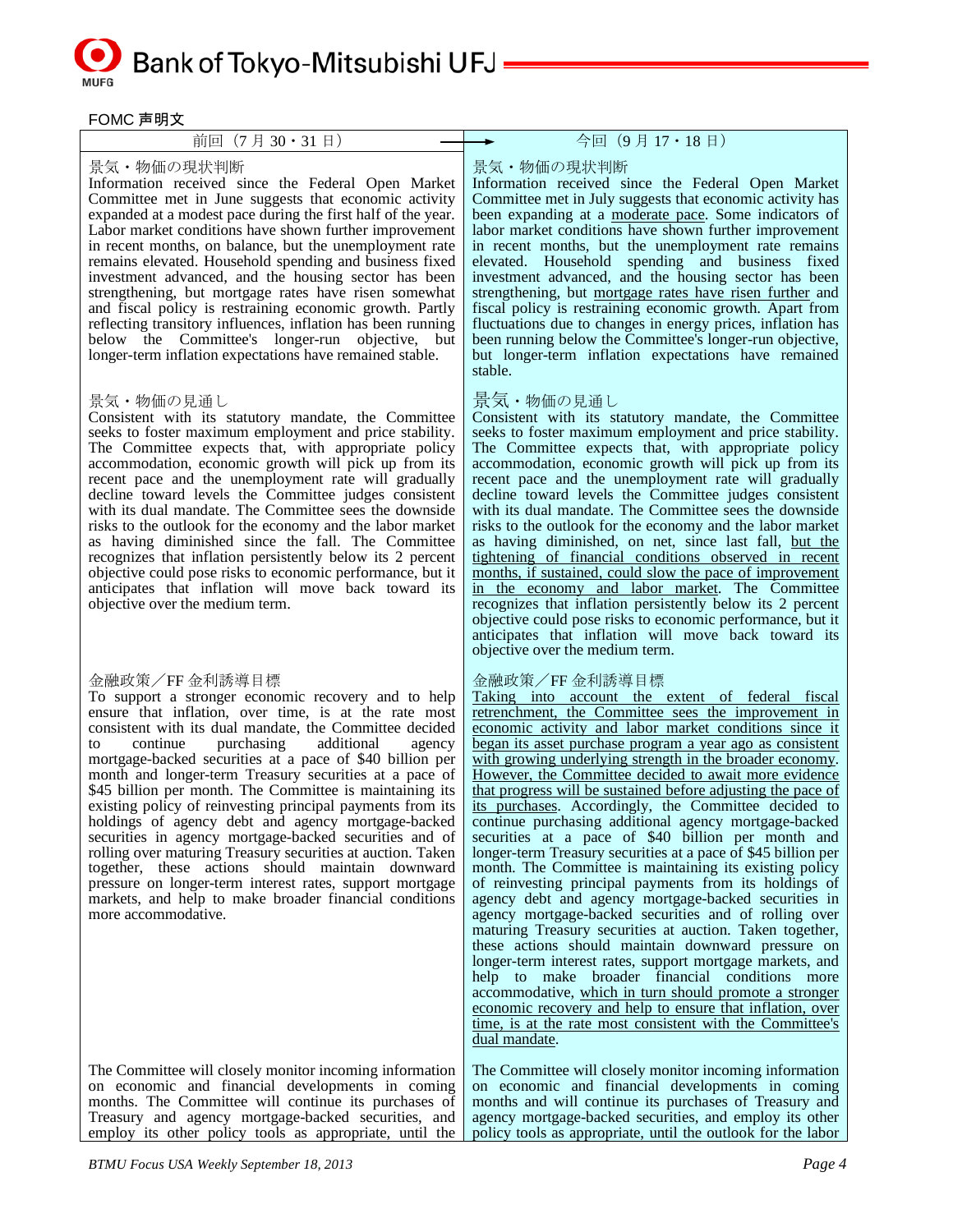

outlook for the labor market has improved substantially in a context of price stability. The Committee is prepared to increase or reduce the pace of its purchases to maintain appropriate policy accommodation as the outlook for the labor market or inflation changes. In determining the size, pace, and composition of its asset purchases, the Committee will continue to take appropriate account of the likely efficacy and costs of such purchases as well as the extent of progress toward its economic objectives.

To support continued progress toward maximum employment and price stability, the Committee today reaffirmed its view that a highly accommodative stance of monetary policy will remain appropriate for a considerable time after the asset purchase program ends and the economic recovery strengthens. In particular, the Committee decided to keep the target range for the federal funds rate at 0 to 1/4 percent and currently anticipates that this exceptionally low range for the federal funds rate will be appropriate at least as long as the unemployment rate remains above 6-1/2 percent, inflation between one and two years ahead is projected to be no more than a half percentage point above the Committee's 2 percent longer-run goal, and longer-term inflation expectations continue to be well anchored. In determining how long to maintain a highly accommodative stance of monetary policy, the Committee will also consider other information, including additional measures of labor market conditions, indicators of inflation pressures and inflation expectations, and readings on financial developments. When the Committee decides to begin to remove policy accommodation, it will take a balanced approach consistent with its longer-run goals of maximum employment and inflation of 2 percent.

#### 投票結果

Voting for the FOMC monetary policy action were: Ben S. Bernanke, Chairman; William C. Dudley, Vice Chairman; James Bullard; Elizabeth A. Duke; Charles L. Evans; Jerome H. Powell; Sarah Bloom Raskin; Eric S. Rosengren; Jeremy C. Stein; Daniel K. Tarullo; and Janet L. Yellen. Voting against the action was Esther L. George, who was concerned that the continued high level of monetary accommodation increased the risks of future economic and financial imbalances and, over time, could cause an increase in long-term inflation expectations.

(注)下線部分は前回からの変更箇所。

(資料)FOMC 資料より三菱東京 UFJ 銀行経済調査室作成

market has improved substantially in a context of price stability. In judging when to moderate the pace of asset purchases, the Committee will, at its coming meetings, assess whether incoming information continues to support the Committee's expectation of ongoing improvement in labor market conditions and inflation moving back toward its longer-run objective. Asset purchases are not on a preset course, and the Committee's decisions about their pace will remain contingent on the Committee's economic outlook as well as its assessment of the likely efficacy and costs of such purchases.

To support continued progress toward maximum employment and price stability, the Committee today reaffirmed its view that a highly accommodative stance of monetary policy will remain appropriate for a considerable time after the asset purchase program ends and the economic recovery strengthens. In particular, the Committee decided to keep the target range for the federal funds rate at 0 to 1/4 percent and currently anticipates that this exceptionally low range for the federal funds rate will be appropriate at least as long as the unemployment rate remains above 6-1/2 percent, inflation between one and two years ahead is projected to be no more than a half percentage point above the Committee's 2 percent longer-run goal, and longer-term inflation expectations continue to be well anchored. In determining how long to maintain a highly accommodative stance of monetary policy, the Committee will also consider other information, including additional measures of labor market conditions, indicators of inflation pressures and inflation expectations, and readings on financial developments. When the Committee decides to begin to remove policy accommodation, it will take a balanced approach consistent with its longer-run goals of maximum employment and inflation of 2 percent.

#### 投票結果

Voting for the FOMC monetary policy action were: Ben S. Bernanke, Chairman; William C. Dudley, Vice Chairman; James Bullard; Charles L. Evans; Jerome H. Powell; Eric S. Rosengren; Jeremy C. Stein; Daniel K. Tarullo; and Janet L. Yellen. Voting against the action was Esther L. George, who was concerned that the continued high level of monetary accommodation increased the risks of future economic and financial imbalances and, over time, could cause an increase in long-term inflation expectations.